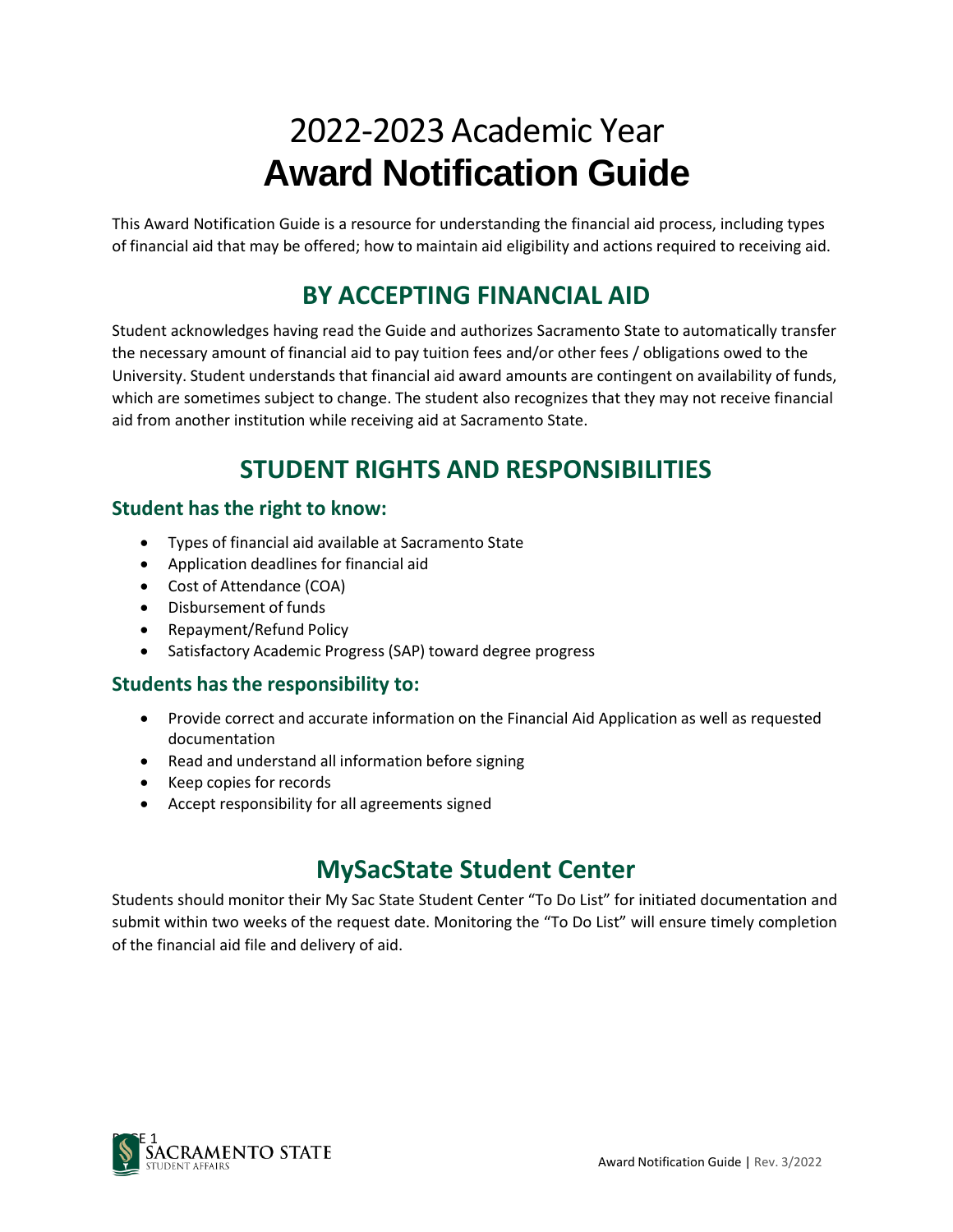### **ELIGIBILITY**

#### **A STUDENT IS ELIGIBLE FOR FINANCIAL AID IF**

- Admitted to a degree program
- A financial aid application is on file for the aid year
- Maintain Satisfactory Academic Progress (SAP)
- Undergraduate students must be enrolled in at least 6 units and graduate students must be enrolled in at least 4 units
- Undergraduate students enrolled in only one semester and graduating are eligible for a prorated loan amount in their last semester

#### **A STUDENT IS INELIGIBLE FOR FINANCIAL AID IF**

- Courses taken for audit (AU)
- Courses taken through Open University

**Undergraduate** students are considered for all financial aid programs.

**Classified and Conditionally Classified Graduates** are considered for Direct Unsubsidized and Graduate PLUS Loans.

**Second Bachelor, Second Master & Second Credential Students** are eligible for Direct Loans. **College of Continuing Education (CCE) Students** who are enrolled in programs through CCE require special processing.

### **CALIFORNIA DREAM AID**

Dream Act applicants must meet the following eligibility criteria for consideration of state aid:

- AB 540 status is determined by the Residency Screening Office Admissions & Outreach
- Complete the Dream Act Application online at [www.caldreamact.org,](http://www.caldreamact.org/) by the priority deadline of March 2
- Meet eligibility requirements for different types of financial aid
- Meet the Satisfactory Academic Progress requirements

Dream Act allows students who have been verified as AB540 by the University, to be considered for the following types of state aid

- Cal Grant A and Cal Grant B
- Chafee Foster Youth

### **SPRING ONLY STUDENTS**

Spring only students are awarded once admitted. Due to limited funding, spring only students may not be awarded certain aid types. Students enrolled for the academic year are given funding priority.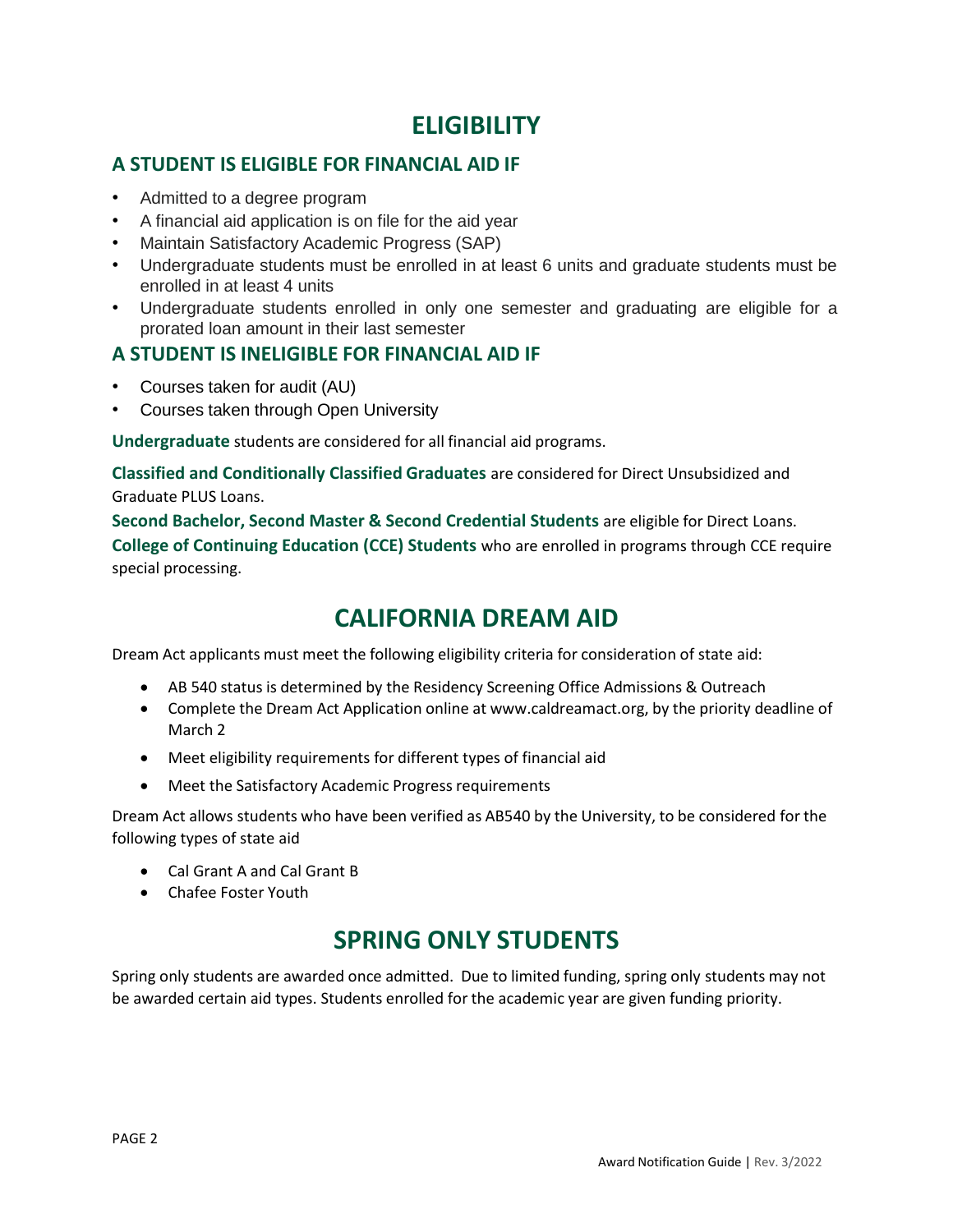### **VERIFICATION**

Each year an estimated 25% of financial aid applicants will be selected for verification and must submit required documentation in order to determine financial aid eligibility. Verification is a process mandated by Federal Regulations to confirm information provided on the Financial Aid Application is true and accurate.

### **SUMMER AID ELIGIBILITY**

Summer aid eligibility is determined based on aid utilized during the academic year. Pell eligible students may be eligible for "Summer Pell" if enrolled in at least 6 units. Students may also request a loan for summer if they have not reached annual or lifetime loan limits for the academic year. An online Summer loan application is available mid-April and can be found in the Student Center.

# **SATISFACTORY ACADEMIC PROGRESS (SAP)**

The University is required to uniformly measure all financial aid recipients' progress toward their degree objective. The Financial Aid & Scholarships Office measures SAP annually, after Spring grades have posted. Students not meeting [SAP Standards](https://www.csus.edu/apply/financial-aid-scholarships/requirement-policies/satisfactory-academic-progress.html) [\(https://www.csus.edu/apply/financial-aid-](https://www.csus.edu/apply/financial-aid-scholarships/requirement-policies/satisfactory-academic-progress.html) [scholarships/requirement](https://www.csus.edu/apply/financial-aid-scholarships/requirement-policies/satisfactory-academic-progress.html)[policies/satisfactory-academic-progress.html\)](https://www.csus.edu/apply/financial-aid-scholarships/requirement-policies/satisfactory-academic-progress.html) may submit a SAP Appeal forconsideration of aid.

All financial aid recipients must meet all of the following SAP Standards for financial aid eligibility at annual review:

- Complete degree objective within 150% of the maximum time-frame of degree requirement
- Maintain Standard Pace of 67%
- Meet the cumulative grade point average based on career
- Undergraduate = 2.0 GPA
- $\bullet$  2<sup>nd</sup> Bachelors = 2.5 GPA
- Post-baccalaureate = 3.0 GPA

# **COST OF ATTENDANCE**

The Cost of Attendance (COA), also known as student budgets, are designed to provide students a projection of costs to attend Sacrament State for a nine-month school period. This includes tuition and fees, standard allowances for books & supplies, food & housing, transportation, and miscellaneous personal expenses. The housing allowance is based upon students living arrangements while enrolled at Sacramento State. **A student may not receive financial aid assistance above their COA.**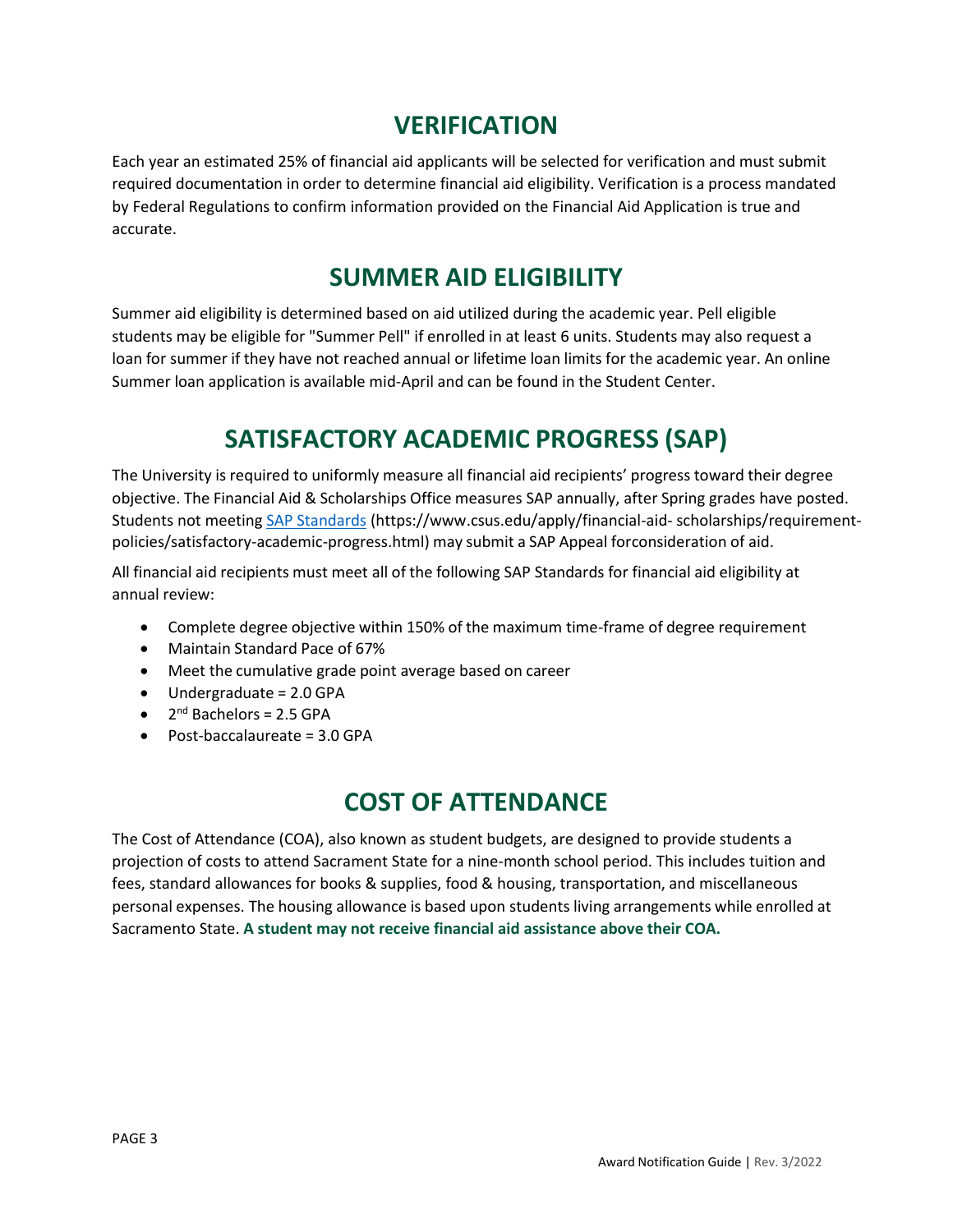Table 1 - The following chart is an estimate of the Cost of Attendance for a full-time undergraduate student.

### **DIRECT COSTS**

| <b>ALLOWANCE</b>                                                                                | <b>WITH PARENTS</b> | <b>OFF-CAMPUS</b> |  |
|-------------------------------------------------------------------------------------------------|---------------------|-------------------|--|
| Tuition Fees are based on program. Visit the CCE website<br>for more information, cce.csus.edu. |                     |                   |  |
| <b>Food &amp; Housing</b>                                                                       | May vary            | May vary          |  |

### **INDIRECT COSTS**

| <b>ALLOWANCE</b>            | <b>WITH PARENTS</b> | <b>OFF-CAMPUS</b> |
|-----------------------------|---------------------|-------------------|
| <b>Books &amp; Supplies</b> | \$1,136             | \$1,136           |
| <b>Food &amp; Housing</b>   | \$6,934             | \$21,620          |
| <b>Transportation</b>       | \$1,610             | \$1,400           |
| <b>Misc. Personal</b>       | \$2,672             | \$2,672           |

**NOTE:** *The CSU makes every effort to keep student costs to a minimum. Tuition fees listed in published schedules or student accounts may need to be increased when public funding is inadequate. Therefore, the CSU must reserve the right, even after initial fee payments are made, to increase or modify any listed fees,* without notice, until the date when instruction for a particular semester or quarter has begun. All CSU listed *fees should be regarded as estimates that are subject to change upon approval by The Board of Trustees.*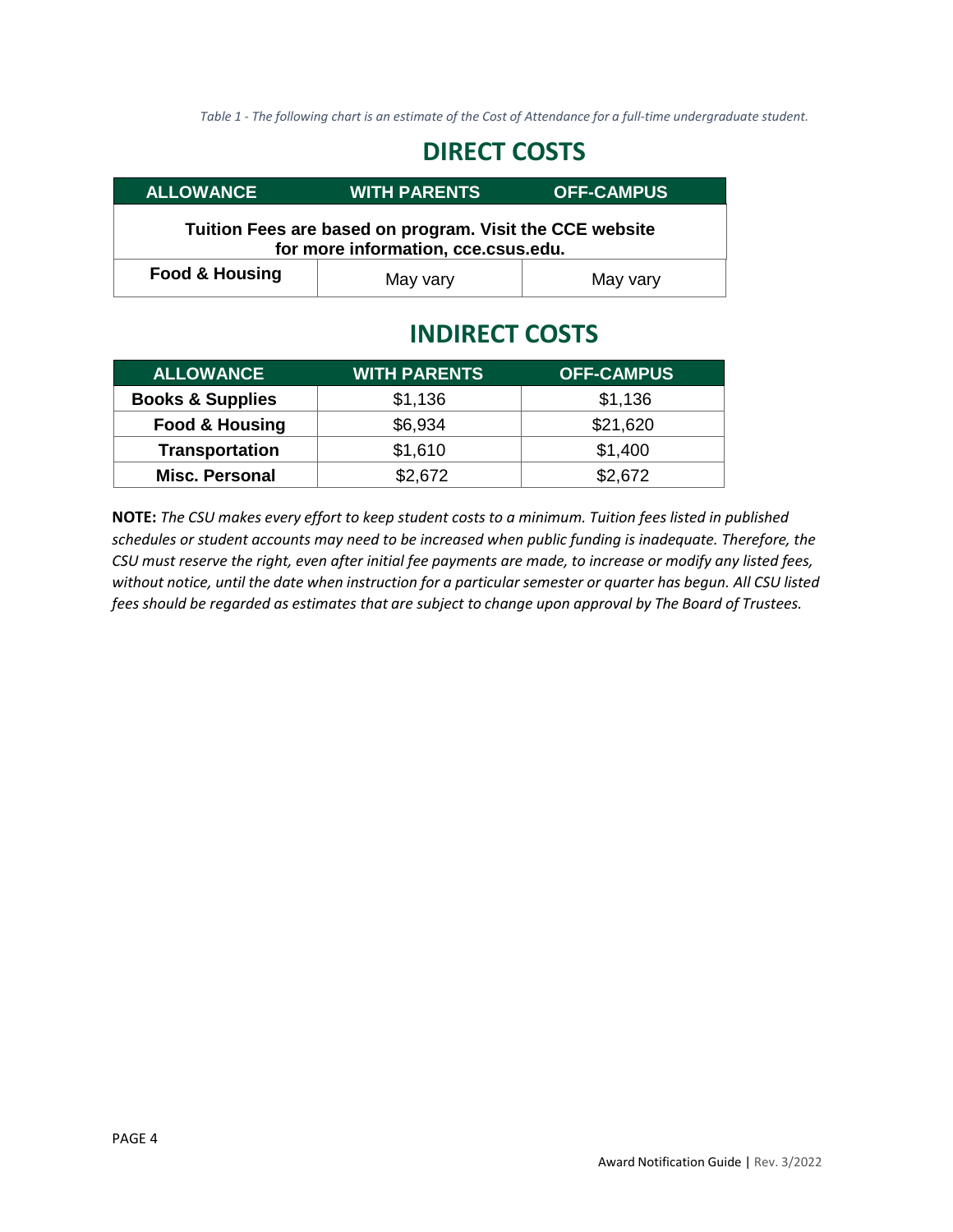# **COST OF ATTENDANCE**

- **EXPECTED FAMILY CONTRIBUTION (EFC)** Is the federally-determined amount that the student and their family are expected to contribute toward the cost of education based on the information provided on the financial aid application.
- **FINANCIAL NEED** Is the total Cost of Attendance minus the expected family contribution, which will determine eligibility for need-based aid.
- **UNMET FINANCIAL NEED** Is the financial need that has not been met by financial aid awards.

# **AWARD NOTIFICATIONS & ADDITIONAL AID**

Student will receive an award notification once all documents are received, reviewed and packaged with financial aid. If there are adjustments to awards, once packaged, student will receive a revised financial aid notification. Reasons for adjustments of aid can vary from change to enrollment to notification of a new award. Award adjustments may result in an increase, decrease or in some cases cancellation of funds.

Grants will be awarded in an "Accepted" status and all other aid programs will be awarded in an "Offer" status. Financial Aid awards that are left in an "Offered" status will be subject to cancellation if not accepted or declined within two weeks. Before declining an award, student is advised that not all grant aid can be restored. **Student may reduce the amount of loan offered and are encouraged to only borrow what is needed for school.**

If student receives additional aid such as scholarships, stipends, tuition fees paid by third party contract, waivers, etc., not listed on the Award Notification, the student must inform the Financial Aid & Scholarships Office in writing. These additional resources must be included as part of the financial aid package, which may require a reduction of other awards.

### **OVER-AWARD(S)**

Federal and state regulations do not permit students to receive aid which exceeds their Cost of Attendance or financial need. The following situations may cause an over-award:

- $\triangleright$  Change in budget, housing status, resident status or academic career
- $\triangleright$  Change in enrollment status
- $\triangleright$  Increase in family contribution as a result of corrections made to the financial aid application
- $\triangleright$  Unreported aid from outside resources
- $\triangleright$  Scholarships, grants, stipends, third party tuition fee payments received at other schools, etc.
- $\triangleright$  Human error in calculation or data entry of award(s)

Students are required to repay all aid for which they are determined to be ineligible.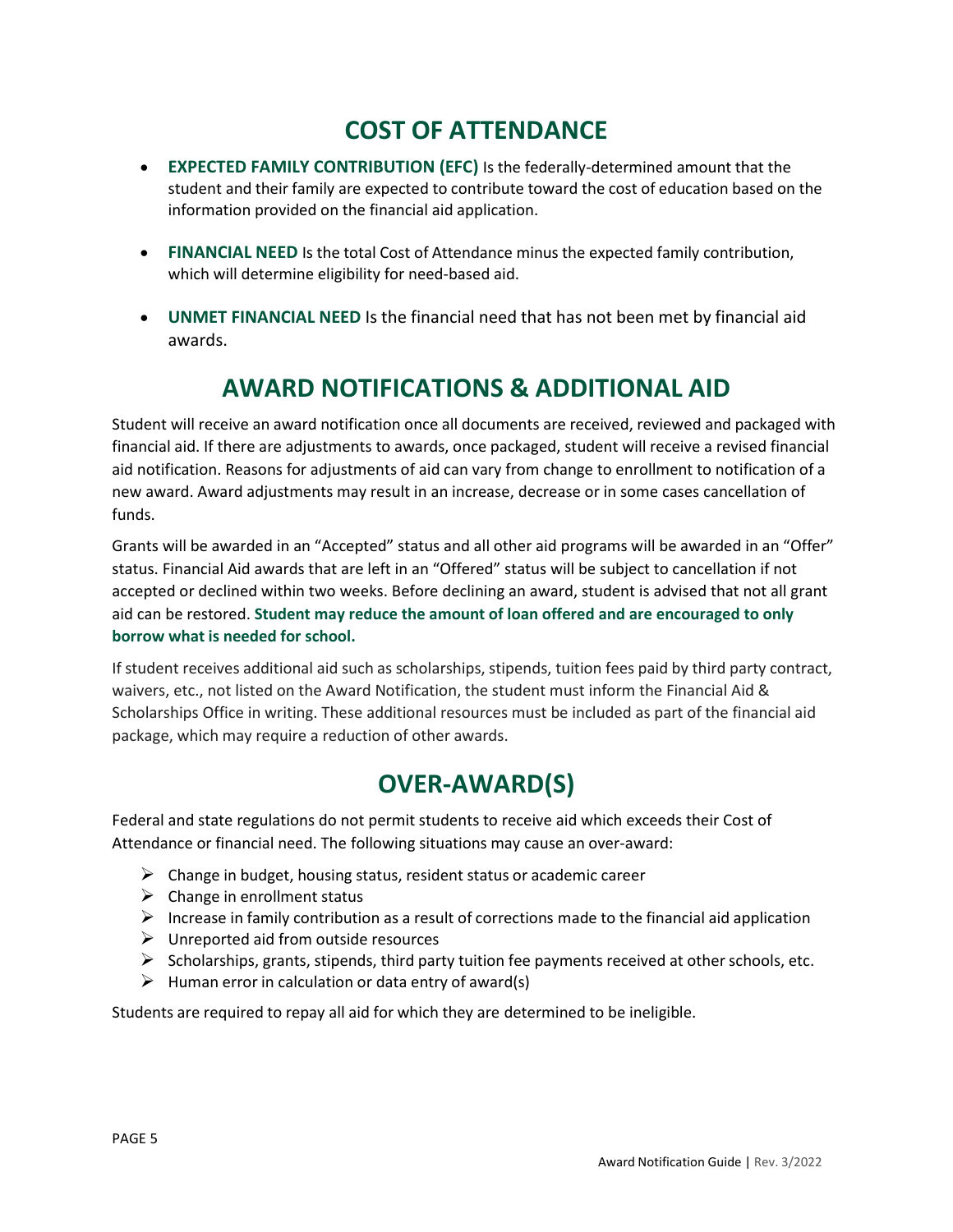# **ENROLLMENT STATUS & DISBURSEMENT**

The Financial Aid & Scholarships Office offers awards based on full-time enrollment. However, disbursement of funds is based on number of units enrolled in at the time of disbursement. For example: If the student is enrolled in 12 units, aid will disburse based at 12 units. If the student drops to 9 units before the next disbursement, aid may be adjusted creating a balance owed to the University.

#### **ENROLLMENT STATUS CHART**

| <b>Enrollment Status</b> | Undergraduate     | <b>Graduate</b>   |
|--------------------------|-------------------|-------------------|
| <b>Full - Time</b>       | 12 units          | 7 or more units   |
| 3/4 Time                 | 9 - 11 units      | N/A               |
| 1/2 Time                 | $6 - 8$ units     | $4 - 6$ units     |
| Less than 1/2 Time       | Less than 6 units | Less than 4 units |

#### **PELL GRANT DISBURSEMENT**

| <b>Enrolled Units</b> | <b>Prorated Award Amount</b> |  |
|-----------------------|------------------------------|--|
| Up to 5 units         | May receive up to 25%        |  |
| $6 - 8$ units         | May receive up to 50%        |  |
| 9 - 11 units          | May receive up to 75%        |  |
| 12 or more units      | $100\%$                      |  |

#### **CAL GRANT DISBURSEMENT**

| <b>Enrolled Units</b> | <b>Prorated Award Amount</b> |  |
|-----------------------|------------------------------|--|
| Up to 5 units         | Not Eligible                 |  |
| $6 - 8$ units         | May receive up to 50%        |  |
| 9 - 11 units          | May receive up to 75%        |  |
| 12 or more units      | $100\%$                      |  |

#### **Remember!**

To graduate in 4 years, a student needs to complete 15 units per semester (30 units per academic year).

If receiving a Cal Grant, eligibility is limited up to four academic years. Depending on the education level, and when the student first became eligible, student may be eligible for Cal Grant at less than four academic years. Check [WebGrants](https://mygrantinfo.csac.ca.gov/) 4 Students [\(https://mygrantinfo.csac.ca.gov/\)](https://mygrantinfo.csac.ca.gov/) account or consult the Financial Aid & Scholarships Office regarding questions about the Cal Grant award.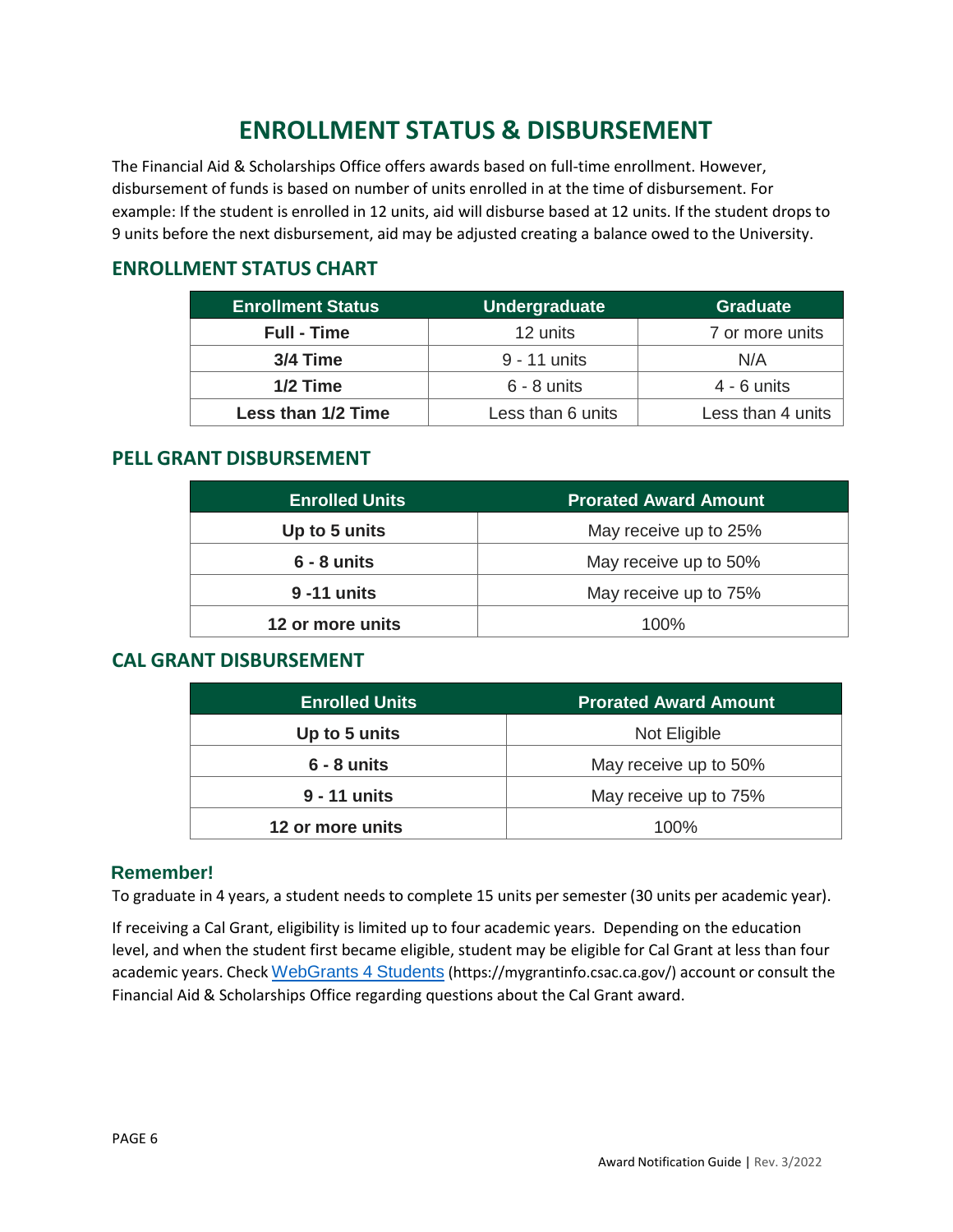### **WITHDRAWAL FROM SCHOOL**

If the student received financial aid and withdraw from the University, the Financial Aid & Scholarships Office is required to calculate the portion of aid that may need to be returned to the federal and/or state programs, the portion of aid to keep and the portion that may be owed to the University. Prior to withdrawal from school, we encourage the student to consider the impact withdrawing may have on repayment of aid, future aid eligibility, and maintaining Satisfactory Academic Progress (SAP) standards. If the student withdraws from school after the semester starts, they will owe pro-rated fees for the number of days enrolled.

### **CENSUS**

On the Census date for each semester, a student's enrollment locks and financial aid awards are also locked and adjusted based on enrolled units on at Census.

**For example:** If the student was initially paid at full-time (12) units and then at Census enrolled in less than full-time (9) units, student may have to repay aid not eligible to keep.

#### **CENSUS Dates:**

- Fall 2022: September 26, 2022
- Spring 2023: February 18, 2023

### **DISBURSEMENT**

Disbursement is a process by which the Financial Aid & Scholarships Office authorizes payment of aid.

### **REFUND**

The Bursar's Office will first apply disbursement aid to any debt owed to the University. They will calculate and refund any remaining funds (credit balance) after fees and other university debt(s) have been paid. Sign-up for e-refund so that any credit balance may be deposited directly to the bank account.

### **TYPES OF FINANCIAL AID**

**FINANCIAL AID** includes Grants, Scholarships and Loans

**GRANTS** do not have to be paid back and are typically based on financial need

• **Federal Pell Grant** is a need-based grant available to eligible undergraduate students and students pursuing their first non-degree teaching credential. Pell Grant funding is limited for up to 12 (full-time) semesters, regardless of school attended.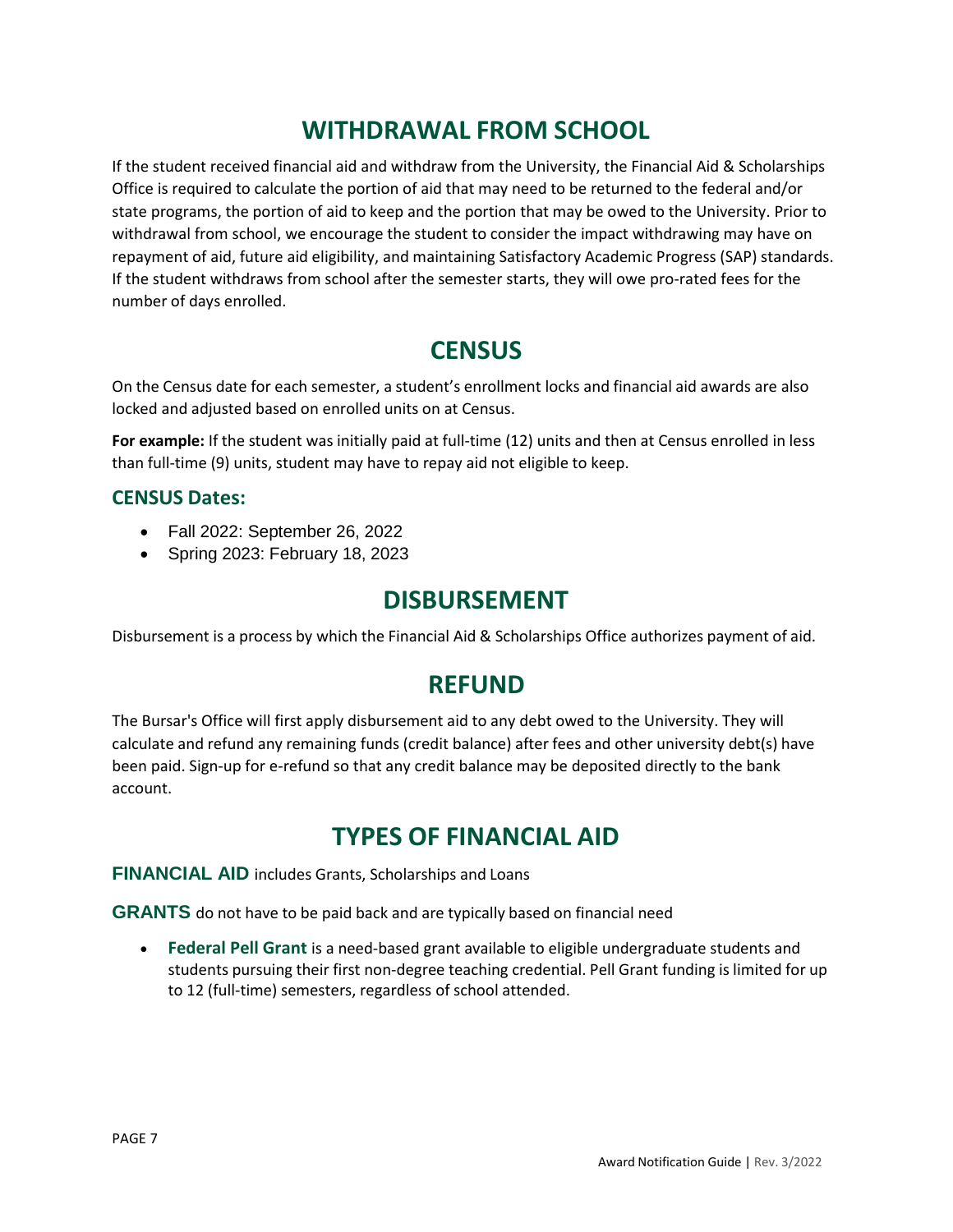- **Bureau of Indian Affairs Grant (BIA)** is available to eligible students and funds will be awarded by the BIA.
- **Cal Grant** is available to eligible undergraduate California residents**.** Eligibility is determined by the California Student Aid Commission (CSAC) for students meeting the March 2 filing deadline. Cal Grant A and Cal Grant B Fees are designated for tuition fees. *A student may only receive one award designated for tuition fees.*

**SCHOLARSHIPS** are considered a resource when awarding and other financial aid may be adjusted to ensure student is not awarded beyond their Cost of Attendance. Students are encouraged to complete the single online scholarship application (see link in the Student Center) to be considered Departmental and Institutional Scholarships. The application is open October 1 – March 1 each year.

- ➢ **Scholarships Departmental Scholarships** are awarded by the respective campus departments
- ➢ **Institutional Scholarships** are awarded by the University Scholarship Committee. Scholarship Application period is mid-January to mid-March for the up-coming Fall and Spring semesters
- ➢ **Community Scholarships** are awarded by off-campus donors and are shown as estimates until the funds have been received

**LOANS** must be repaid after the student graduates, leaves school or drops below half-time enrollment. ALL student loan borrowers must complete a Federal Direct Loan Master Promissory Note (MPN) and Entrance Loan Counseling (ELC). These items will be "initiated on their "To Do List" after accepting the loan offer.

- **Federal Direct Subsidized Loan** is a long term, fixed interest rate loan for eligible undergraduate students and is based on financial need. The government pays interest during in-school deferment periods.
- **Federal Direct Unsubsidized Loan** is a long term, fixed interest rate loan for eligible undergraduate and graduate students and is not based on financial need. Interest begins to accrue at the time of disbursement. We recommend students make interest only payments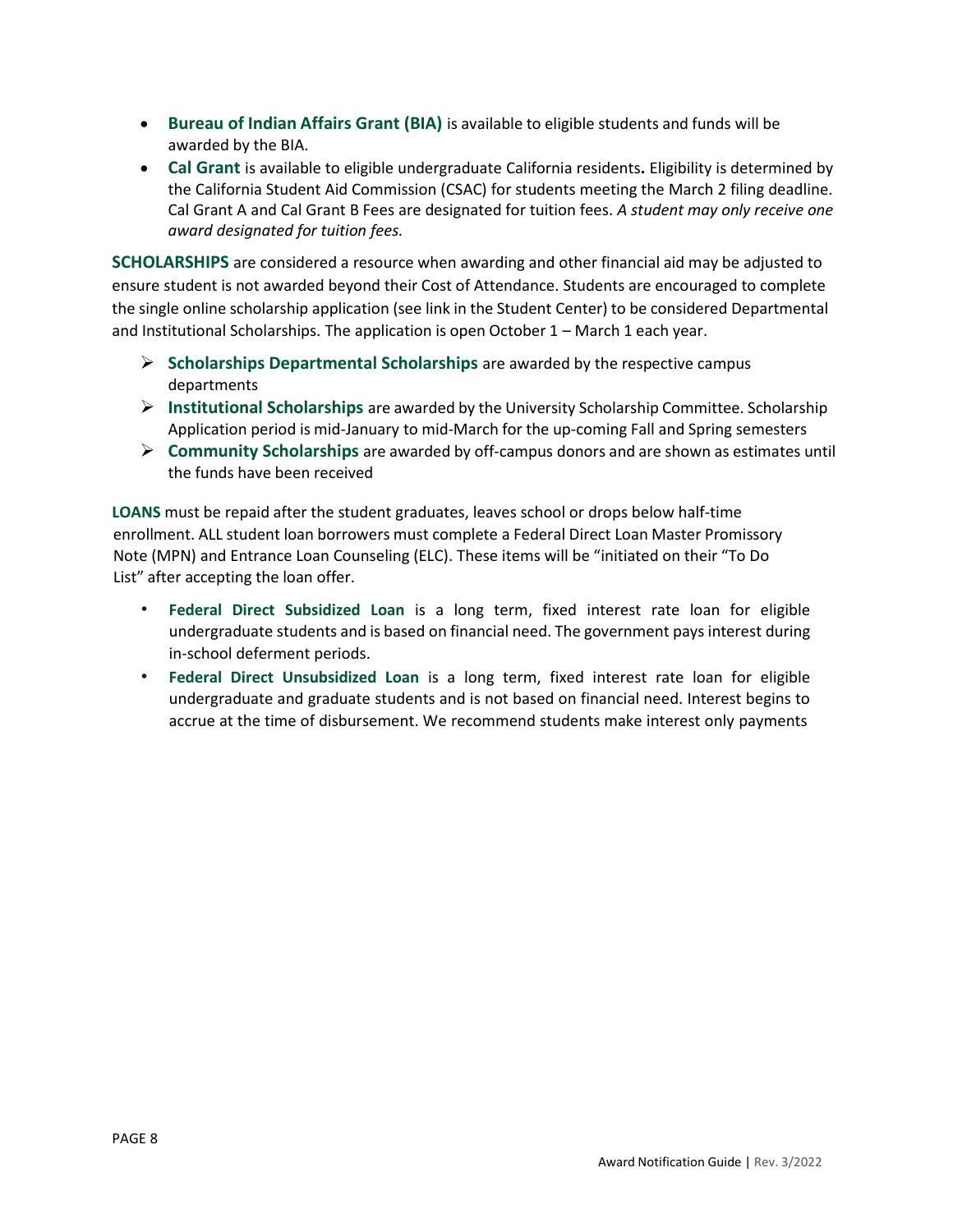while in school to avoid unpaid interest being added to the principal amount of the loan at repayment.

- **Federal Direct Graduate PLUS Loan** is a long term, fixed interest rate loan for eligible graduate students who demonstrate credit worthiness.
- **Federal Direct Parent Loans for Undergraduate Students (PLUS)** is a long term, fixed interest rate loan for eligible parents of dependent students. If the parent is denied the PLUS loan because of an adverse credit history, the dependent student may request consideration for additional unsubsidized loan eligibility. Repayment begins sixty (60) days after the full amount has disbursed for the school year. Repayment maybe deferred while the student is enrolled at least full-time in an eligible program.

#### **MORE ABOUT DIRECT LOANS**

The Direct Loans have an annual loan limit based on class level. The loan programs also have lifetime aggregate loan limits based on a student's undergraduate or graduate status. Students may borrow loans up to the annual maximum amount each year. Students are encouraged to only borrow what is needed for their educational expenses. For assistance with building a budget for attending school, reach out to the Financial Wellness Center a[t green2gold@csus.edu.](mailto:green2gold@csus.edu)

### **Exit Loan Counseling**

Direct Loan borrowers must complete exit counseling when the borrower leaves school or drops below half-time enrollment. The purpose of exit counseling is to ensure the borrower understands their student loan obligations and are prepared for repayment.

#### **ANNUAL DIRECT LOAN LIMITS**

| <b>Student</b><br><b>Standing</b> | <b>Subsidized</b> | <b>Additional</b><br><b>Unsubsidized Loan</b><br><b>Dependent Students</b> | <b>Additional</b><br><b>Unsubsidized</b><br>Loan<br><b>Independent Students</b> |
|-----------------------------------|-------------------|----------------------------------------------------------------------------|---------------------------------------------------------------------------------|
| <b>Freshman</b>                   | Up to \$3,500     | Up to \$2,000                                                              | Up to \$6,000                                                                   |
| Sophomore                         | Up to \$4,500     | Up to \$2,000                                                              | Up to \$6,000                                                                   |
| Junior/Senior                     | Up to \$5,500     | Up to \$2,000                                                              | Up to \$7,000                                                                   |
| Graduate                          | Not Applicable    | Not Applicable                                                             | Up to \$20,500                                                                  |

#### **AGGREGRATE LIFETIME DIRECT LOAN LIMITS**

| <b>Student Standing</b> | <b>Dependent</b> | Independent | Max Subsidized \ |
|-------------------------|------------------|-------------|------------------|
| <b>Undergraduate</b>    | \$31,000         | \$57,500    | \$23,000         |
| Graduate                | n/a              | \$138,500** | n/a              |

\*\* Graduate aggregate lifetime limits include loans received for undergraduate study